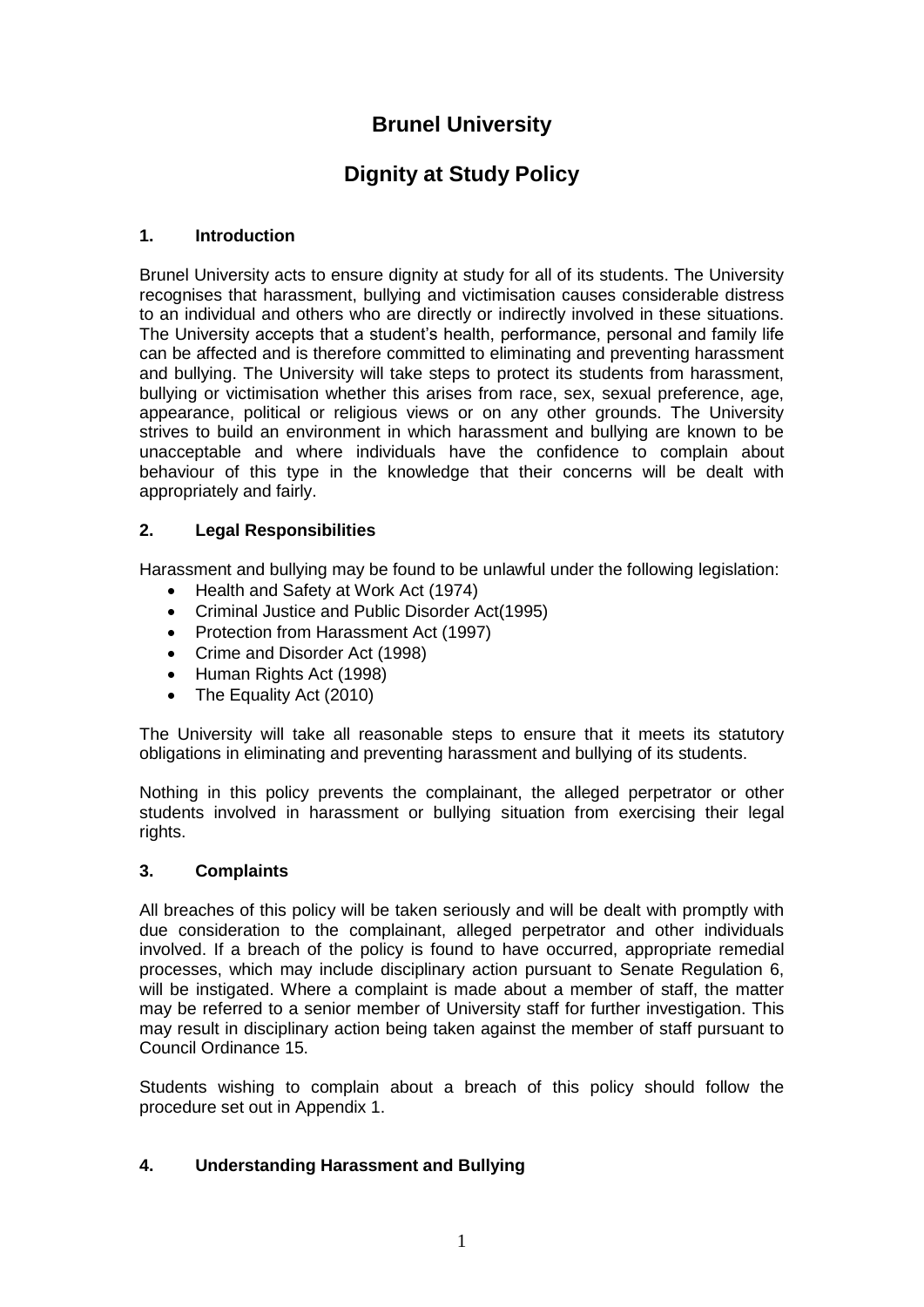Harassment relates to behaviour or conduct that is considered unwanted (and unacceptable) to the recipient (and by any reasonable person) and such action(s) violate their dignity or create an intimidating, hostile, degrading, humiliating and/or offensive environment for employment or academic life.

Harassment may consist of one single event or an incident(s) that frequently/occasionally occurs. It can be targeted at a specific individual or groups of people. Harassment takes many forms and may include the following (which is not a definitive list):

- Verbal comments relating to gender, disability, marital status, colour, race, religious beliefs, age, sexual orientation and/or sexual preferences.
- Sexual innuendos which are offensive and unwarranted.
- Displaying or distributing offensive posters, photos, jokes or e-mails.
- Unwanted touching or violent behaviour.
- **4.1** Bullying usually relates to the accumulation of many small malevolent incidents over a period of time, which could be inflicted by one or a number of individuals. Each incident in itself may be viewed as being trivial but when these incidents become persistent and targeted at an individual, then bullying can have serious repercussions on that individual's well being.

Bullying may involve (which is not an exhaustive list):

- Persistent unwelcome behaviour.
- Unwarranted or invalid criticism, nit-picking, faultfinding.
- Exclusion, isolation.
- Being singled out or treated differently.
- Being made a scapegoat.
- Being shouted at or humiliated.

#### **5. Witnessing harassment, discrimination or bullying**

Students have a right to study in an environment free from harassment, discrimination and bullying. If a student witnesses behaviour which is offensive to them in these terms, they may complain in their own right, even if they are not the victim of the behaviour.

## **6. Responsibility**

Overall responsibility for eliminating and preventing harassment and bullying rests with the Vice Chancellor, on behalf of the University Senate and Council.

The University expects all students to take personal responsibility for familiarising themselves with the University's Dignity at Study Policy. All students are accountable for their own actions; they have a responsibility for ensuring harassment and bullying does not occur.

#### **7. Remedial Action**

Wherever possible, complaints will be dealt with informally. However serious or unresolved (informal) complaints will be dealt with under the procedure at Appendix 1 to this Policy.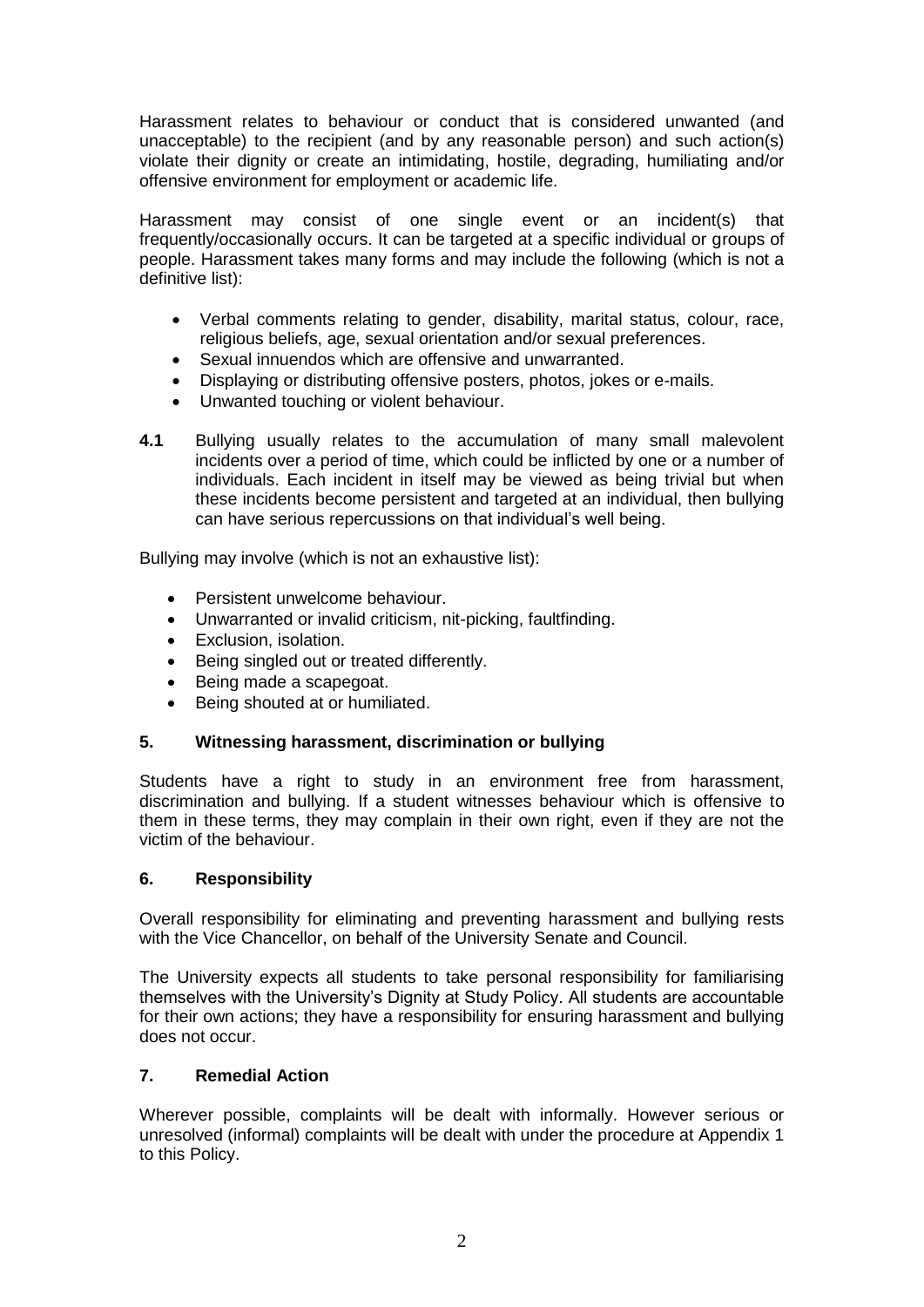Disciplinary action against perpetrators of harassment and bullying may result in a formal warning (verbal or written), a fine, suspension or expulsion from the University. Perpetrators may also be required to apologise for their actions. Remedial action may also include the recommendation that the perpetrator and/or victim receive counselling and/or training.

## **8. Victimisation**

No student should fear or experience victimisation or detriment for raising or making a genuinely perceived complaint about a breach of this policy, or for assisting in an investigation into such a complaint. This refers to the complainant, alleged perpetrator and witnesses. Complaints of victimisation will be seriously considered and may lead to disciplinary action. Complaints of this type should be made to the Student Complaints Officer in accordance with the procedure attached at Appendix 1.

## **9. Malicious or Frivolous Complaints**

Where reasonable belief exists that a complaint is false or malicious (ie submitted for no other reason than to cause harm or discredit other individuals), disciplinary action may be taken against the complainant. This may be a formal warning, suspension or expulsion from the University.

## **10. Reporting Incidents**

The procedure to be followed in the event of a suspected breach of this policy (Appendix 1) sets out at paragraph 1.1 whom a student can approach to discuss harassment or bullying matters. In most situations they will refer the student to the Student Equality and Diversity Manager who will recommend a Dignity Adviser. The role of the Dignity Advisers is described in Appendix 2.

## **11. Confidentiality**

Confidentiality will be observed as far as practicable. Staff members responsible for implementing this policy must be aware of their obligation to respect confidentiality. Respect of an individual's request for confidentiality will be maintained (as far as practicable) except in any or all of the following situations:

- Where the reported incident is so serious that it warrants a formal investigation.
- Where there is a risk that the perpetrator may repeat his/her actions and this would put the victim at risk of mental or physical danger.
- Where there is a potential risk to the University.
- Where failure to disclose information may be a breach of statute for example Prevention of Terrorism Act.

In situations where there is a potential risk that an alleged perpetrator may repeat their actions, posing a real physical/mental threat to the well being of others, the Student Equality and Diversity Manager must contact the Vice Chancellor's Representative (Non-Academic) for guidance. In these instances, there will be full disclosure.

## **12. Monitoring**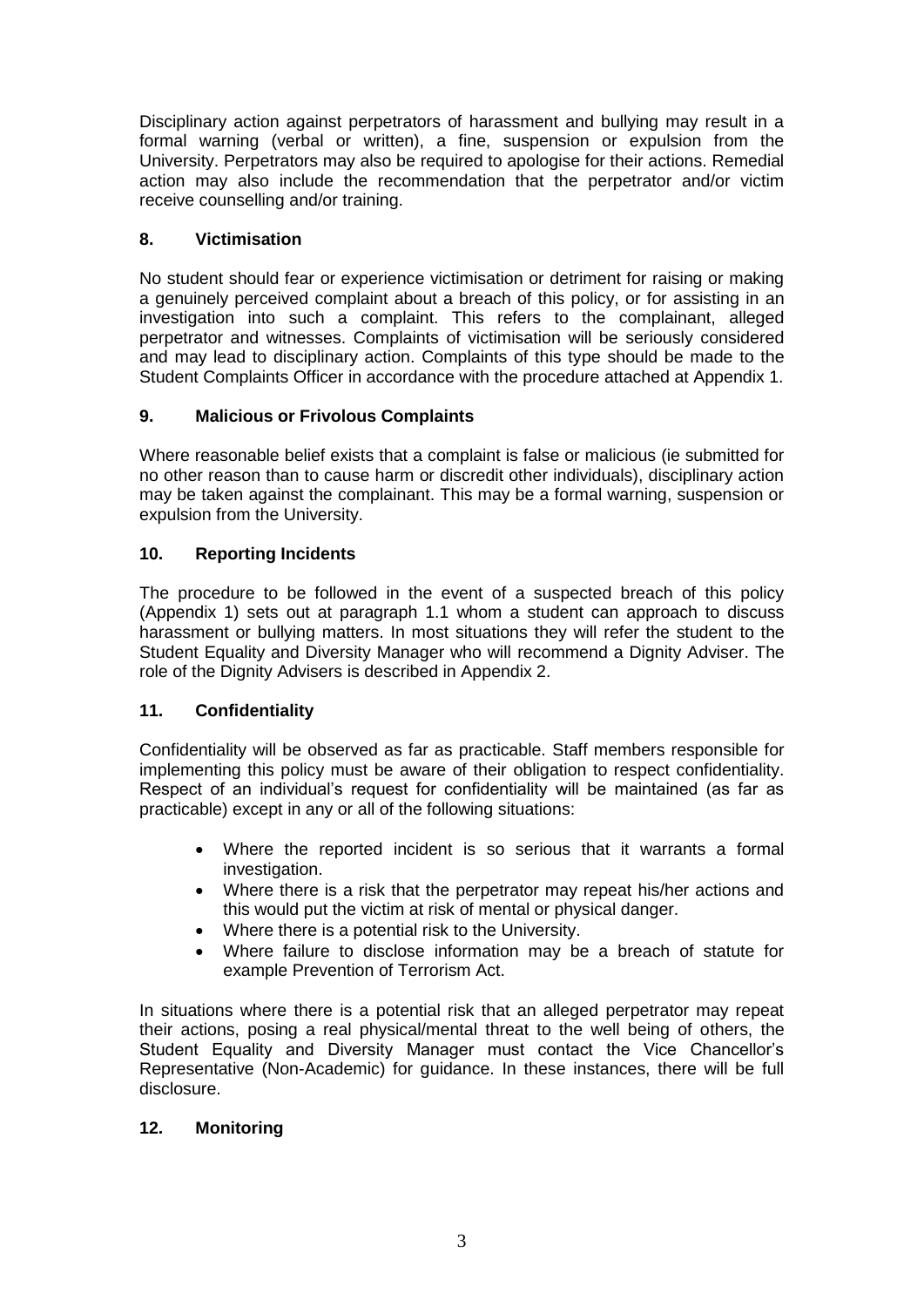Statistical information incorporating the nature of the complaint within specific categories (sexual harassment, disability harassment, harassment on the grounds of race, gender reassignment, sexual orientation, maternity or pregnancy, age and/ or harassment on the grounds of religious beliefs (including the lack of belief) will be reported annually to Senate and Council.

### **Appendix 1**

#### **Procedure to be followed by students in the event of a possible breach of the Dignity at Study Policy**

The following procedure may be used by students to complain about alleged breaches of the University's Dignity at Study Policy. The procedure is intended to deal with any breach with sensitivity and impartiality, both for the student bringing the complaint and the person alleged to be in breach.

Provided that complaints are not malicious, vexatious or unreasonable, your career in the University will not be prejudiced by having submitted a complaint. Complaints not made in good faith will be rejected, and the student may be subject to disciplinary action under Senate Regulation 6.

Any complaint should be submitted promptly as a significant elapse of time might prejudice a proper and fair investigation, and the potential to resolve the complaint satisfactorily. If such delay occurs, the University may not be able to address fully or at all the issues raised.

#### **1. INFORMAL STAGE**

**1.1** It is normally advisable to resolve complaints and issues in an informal manner where possible, and you should make every effort to try to do this before having recourse to the formal procedures. If you can, make it clear to the person causing offence that such behaviour is unacceptable. However, if you feel unable to confront the person directly or if talking to them has no effect, then you should seek support from one of the following:

The Advice and Representation Centre of the Union of Brunel Students

Your Personal Tutor or Course Leader

The Student Equality and Diversity Manager

Counselling Service

Disability and Dyslexia Service

Residences Management Team

Residential Services Team

**Chaplaincy**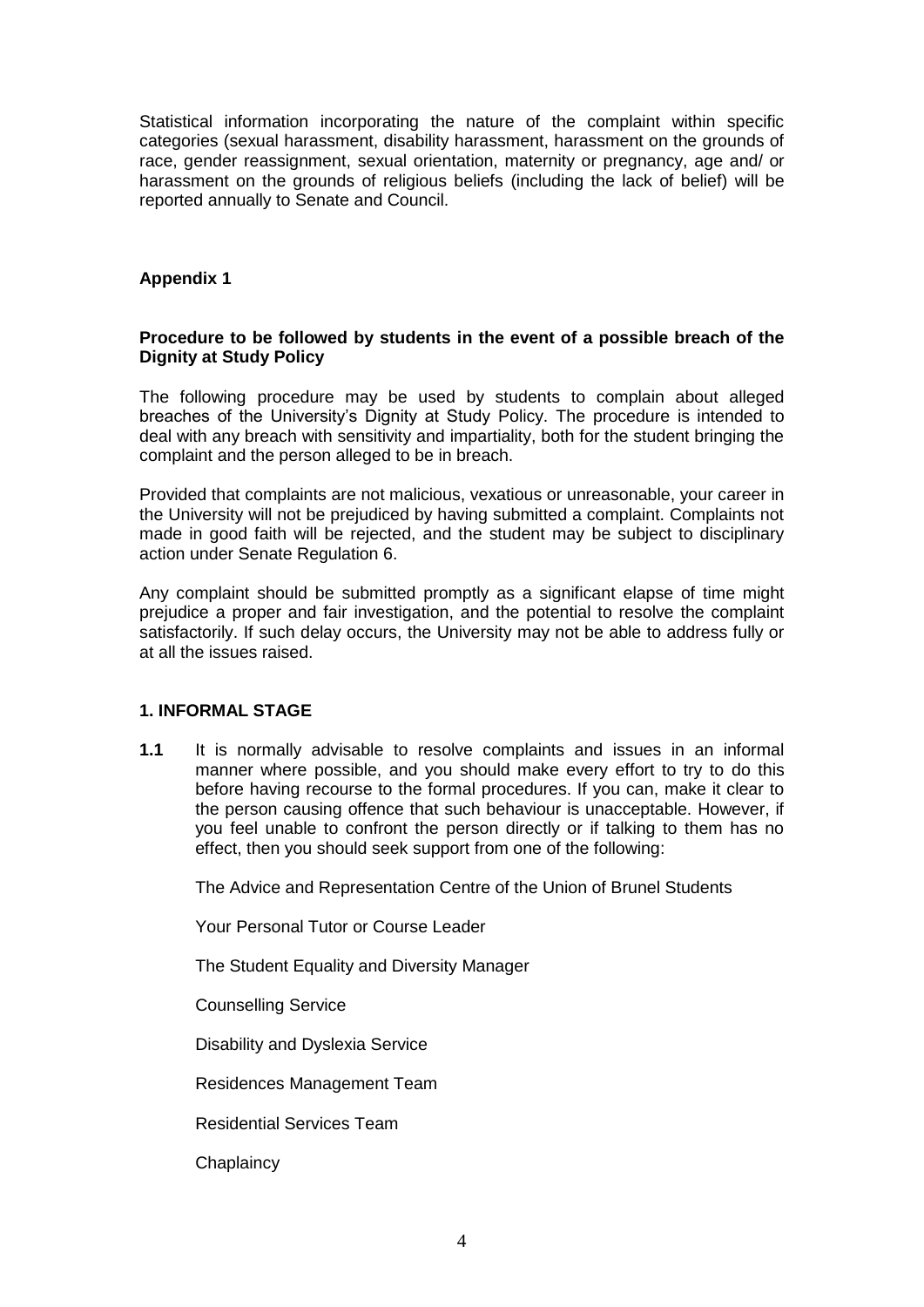Brunel International

A list of contact details is attached at Appendix 3.

If you don't feel able to follow this course or if the incident is too serious, you can proceed straight to the formal stage.

- **1.2** Whoever you approach will talk the problem through with you and discuss possible courses of action. All advice will be given in confidence and without pressure as to the course of action to be taken. In most cases, you will be referred to the Student Equality and Diversity Manager who can advise you as to the courses of action you can take, and who will recommend a Dignity Adviser. Dignity Advisers are staff members who provide informal support to students under the Dignity at Study Policy. Their service is completely confidential, and there is no pressure to follow any particular course of action. They provide non-judgmental listening, advice, information and support.
- **1.3** It may be possible at this stage to resolve the matter informally to your satisfaction. If not, then it is up to you to decide whether to pursue the matter on a formal basis. If you choose to do so, a formal complaint should be lodged as described in Stage 2 below.
- **1.4** At any stage of this procedure you may be offered mediation by the Advice and Representation Centre, the Student Equality and Diversity Manager or the Student Complaints Officer. With your agreement, your complaint will be referred to one of the University's team of Mediators, who are members of staff trained in mediation. The Service is confidential and anything discussed at mediation cannot be used in any complaint procedures or legal processes. Further information about mediation can be obtained from the Student Complaints Officer or the Advice and Representation Centre.

#### **2. FORMAL STAGE**

- **2.1** If complaints and difficulties cannot be resolved informally, then a formal complaint should be lodged. You should download and complete a Complaint Action Form and submit it to the Student Complaints Officer as soon as practicable. Your complaint should address the following issues:
	- The nature of the complaint and how it has affected you
	- The action you have taken to try to resolve the complaint

### **2.2 Evidence**

If you feel that you are experiencing unacceptable behaviour it is important that you begin to keep a note of the details and dates of any incidents. Where possible, the following should be included:

- Dates of incidents
- Location
- Time
- Nature of incidents
- Any response made or action taken by you
- Your feelings at the time
- Names of any witnesses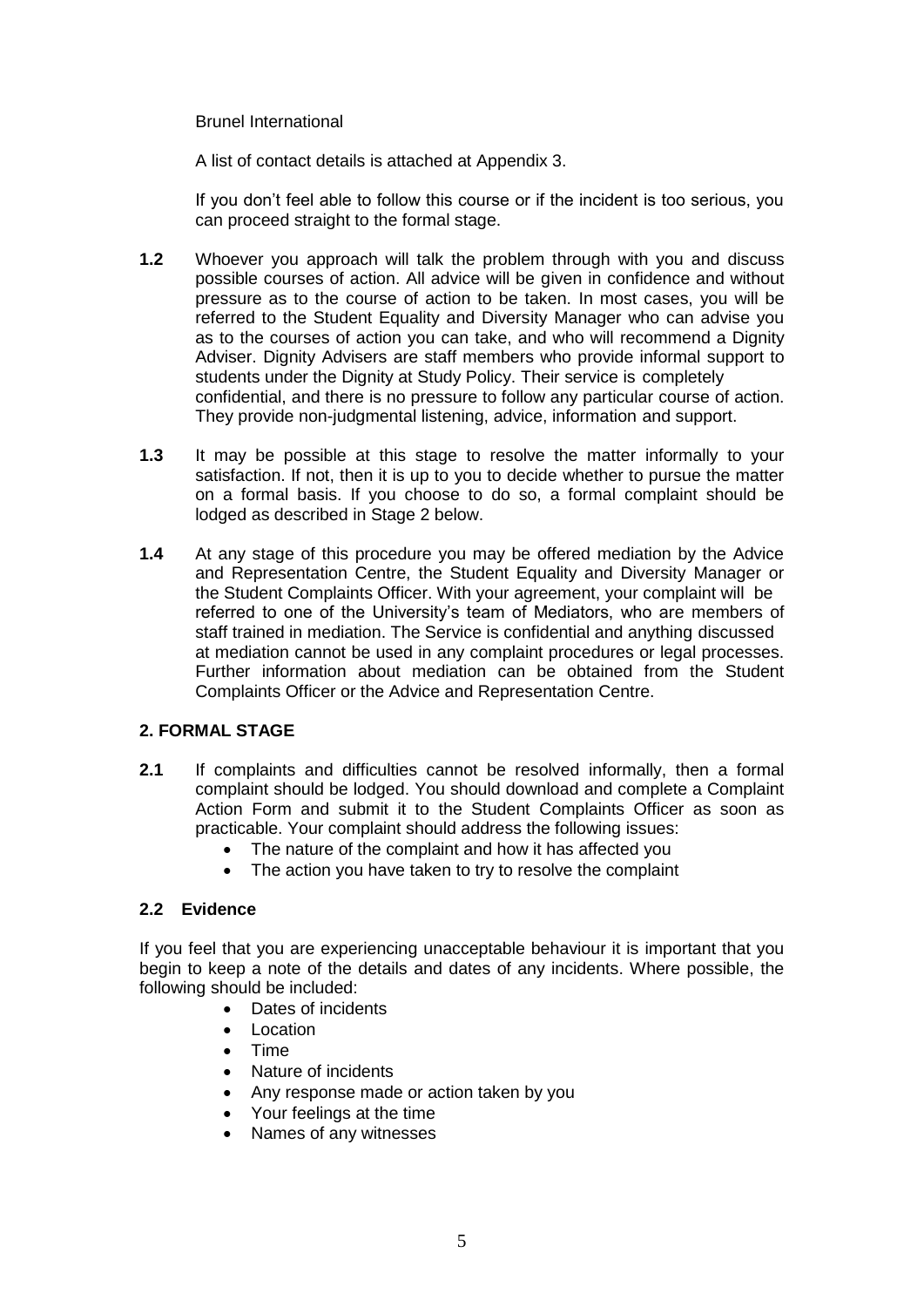- **2.3** You must keep copies of all relevant documentation you submit in relation to the complaint. If a package goes astray, for whatever, reason, we may not be able to deal with your complaint if you have not kept copies. The Student Complaints Officer will acknowledge your complaint within 7 days.
- **2.4** The Student Complaint Officer may, if appropriate, arrange a meeting with you within 5 days of receipt of the complaint to discuss the matter. You may bring a friend or supporter (not normally a legal advisor) or any potential witnesses to the alleged offence to any internal meeting. Please notify the Student Complaints Officer in advance of the meeting of the name and status of the friend or supporter.
- **2.5** The Student Complaints Officer will consider the complaint with you, and will investigate options for a mutually acceptable resolution.
- **2.6 If your complaint is against a student** the Student Complaints Officer may discuss the complaint with the person(s) alleged to be in breach and give him/her opportunity to respond.
- **2.7** If the Student Complaints Officer decides that there is a case to answer, he/she will refer the matter to the Vice-Chancellor's Representative (Non-Academic) for disciplinary action pursuant to Senate Regulation 6.
- **2.8 If your complaint is against a member of University staff** the Student Complaints Officer may refer the complaint to an appropriate person for investigation. If there is subsequently considered to be a case to answer, disciplinary action may be taken against the member of staff pursuant to Council Ordinance 15.

## **3. OUTCOMES**

**3.1** Each party involved in the complaint will be informed individually in writing of the outcome. If no further action is to be taken, you will be given reasons for this decision.

#### **4. REVIEW STAGE**

- **4.1** If you are dissatisfied with the outcome of the complaint to the Student Complaints Officer you should inform the Chief Operating Officer in writing within 21 days of hearing from the Student Complaints Officer. The Chief Operating Officer or his/her Deputy will review the complaint and advise you of any further action that may be taken.
- **4.2** If the Chief Operating Officer or his/her Deputy finds that no further action should be taken by the University, you will be sent a Completion of Procedures letter in accordance with the Office of the Independent Adjudicator's procedures to indicate that you have now exhausted the University's internal complaints procedure.
- **4.3** The Chief Operating Officer or his/her Deputy will complete a final review within15 working days.

#### **5. EXTERNAL REVIEW: OFFICE OF THE INDEPENDENT ADJUDICATOR**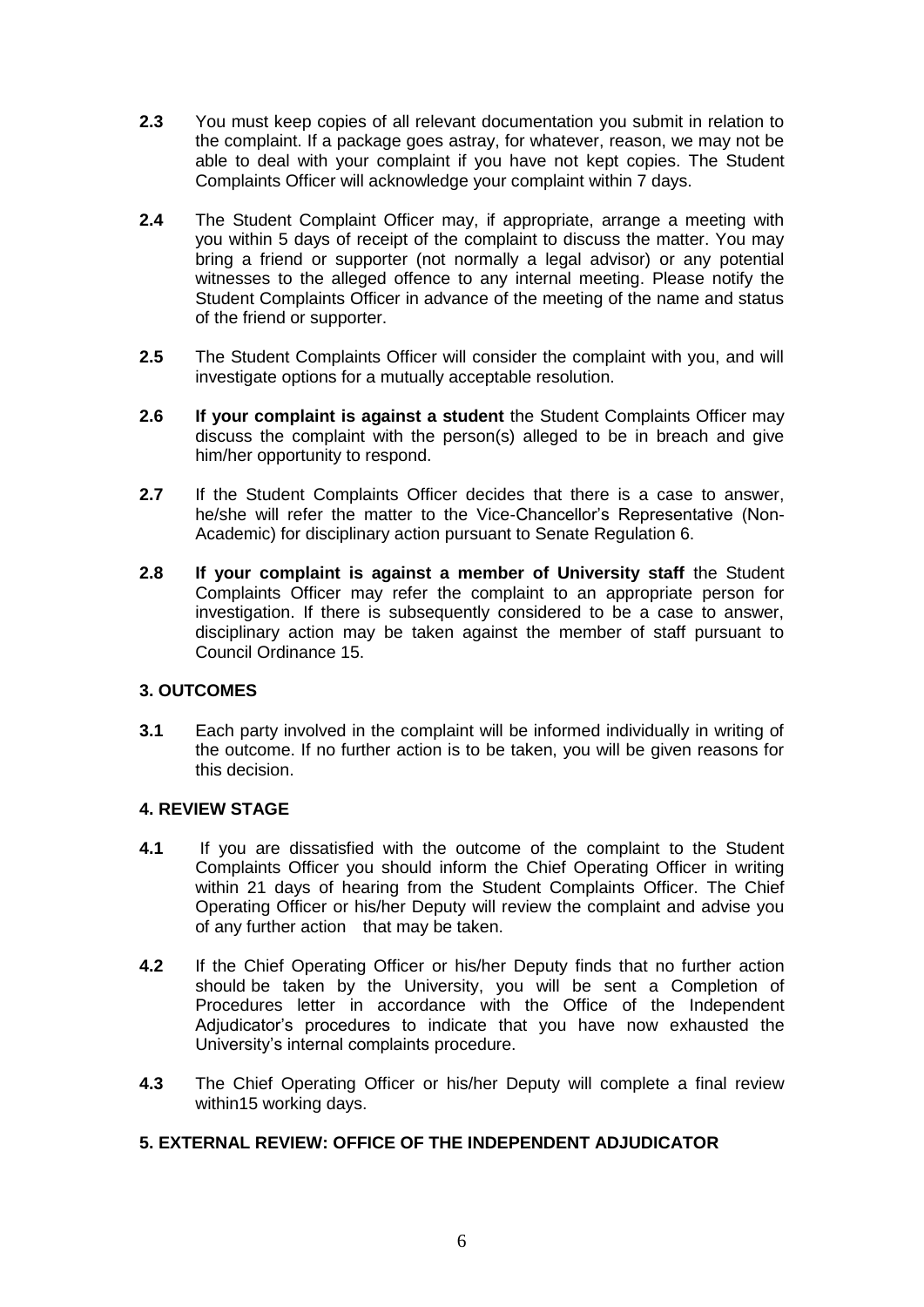- **5.1** If you remain dissatisfied with the outcome of your complaint you have the right of appeal to the Office of the Independent Adjudicator (OIA). The OIA was set up by the Government and operates an independent student complaints scheme pursuant to the Higher Education act 2004. The website address is <http://www.oiahe.org.uk/>
- **5.2** In most circumstances you will need a 'completion of procedures' letter before approaching the OIA as they will need evidence that you have exhausted the University's internal complaints procedure, before they will deal with you.

However, in exceptional circumstances, where it is reasonably believed that the Internal University procedures have been completed, or where the University is unreasonably withholding the letter, you may approach the OIA without the completion of procedures letter.

The OIA will not consider a complaint unless it is received within 3 months of the date upon which the internal complaints procedure was exhausted except where the OIA reviewer extends the time because he or she is satisfied that there is good reason to do so. Full guidance on time limits is given on the OIA website.

**5.3** More detail about the OIA including full information as how to apply including downloadable application forms can be found at <http://www.oiahe.org.uk/>.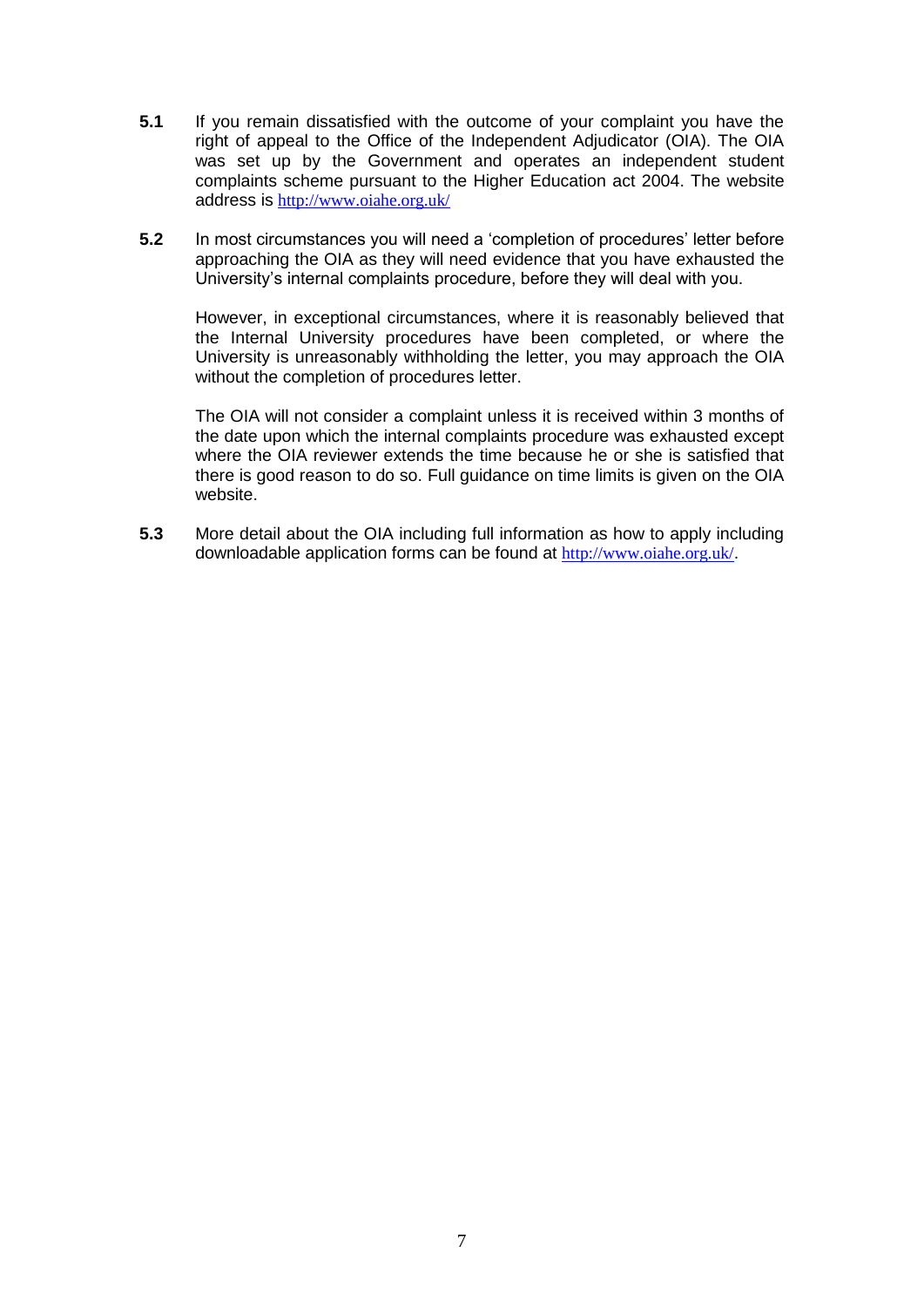## **Appendix 2**

Dignity Advisor Role Definition

The Dignity Advisor's role as part of the Dignity at Study Policy is to provide support to students who are concerned that they may have suffered from bullying, harassment or discrimination whilst studying at the University.

The aim of the role is to provide guidance, assistance and advice in order to facilitate informal resolution in cases of bullying, harassment or discrimination in line with the Dignity at Study Policy.

Dignity Advisors are provided with training which will cover the law in relation to bullying, harassment and discrimination, the University's Dignity at Study Policy and their role.

Advisors will have access to a network which will meet regularly to facilitate mutual support and the sharing of experience. The network and meetings will be co-ordinated by the Student Equality and Diversity Manager.

Main elements of the role

1. To listen to students who believe they are being bullied, harassed or discriminated against.

2. To clarify the options open to such students and to assist them in resolving the matter, where possible, informally.

3. Dignity Advisors may be requested to support individuals throughout the resolution of their concerns. This may include discussing with the individual what s/he may wish to say or write to the person whom s/he considers to be the alleged harasser.

- 4. To act as 'buddy' to another Dignity Advisor for the purposes of mutual support.
- 5. To contribute where possible to initiatives aimed at combating bullying, harassment and discrimination and raising awareness of the issues.
- 6. To deal with all cases with the utmost confidentiality except in cases where there is an unacceptable risk to the University as described in the Dignity at Study Policy.

7. To liaise with the Student Equality and Diversity Manager on issues of bullying, harassment and discrimination and help to maintain summary records of any action taken in relation to such cases.

8. To support the annual monitoring of the Policy through recording (on an anonymous basis) the number and type of harassment and bullying cases in which the Advisor is involved and the methods by which they were resolved, where known.

9. To attend training in relation to the University's Dignity at Study Policy and the role of the Dignity Advisor.

10. To participate in the regular sharing of experience and good practice in order to develop skills and experience relevant to the role.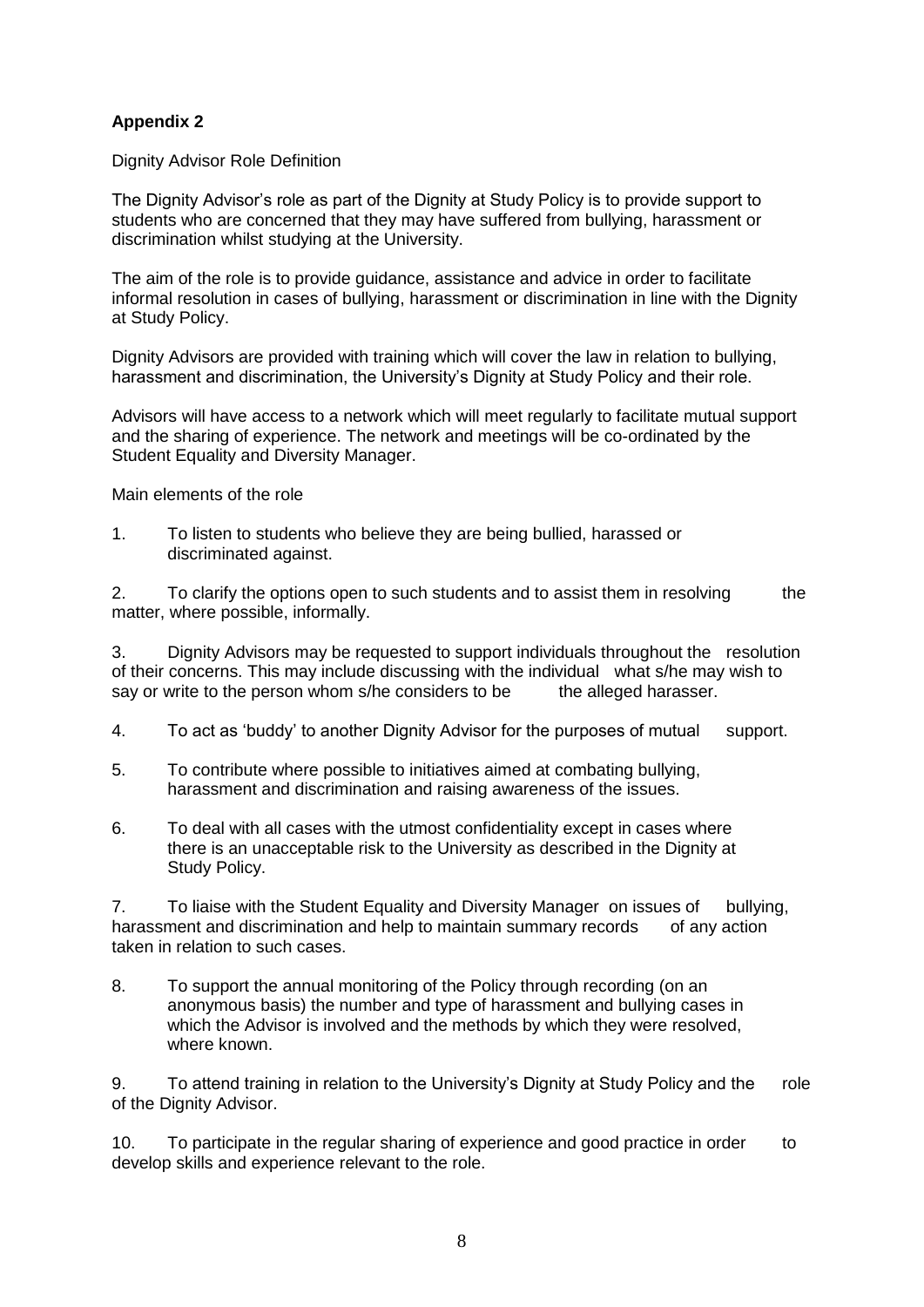Dignity Advisors Do NOT....

- Undertake any investigation.
- Decide whether the behaviour/conduct of an individual(s) constitutes harassment.
- Make decisions on behalf of the complainant/alleged perpetrator on action or recourse.
- Discuss any complaint with other parties except the Student Equality and Diversity Manager and/or other Dignity Advisors for advice and support.
- 'Do things' for the complainant or alleged perpetrator independent activity.